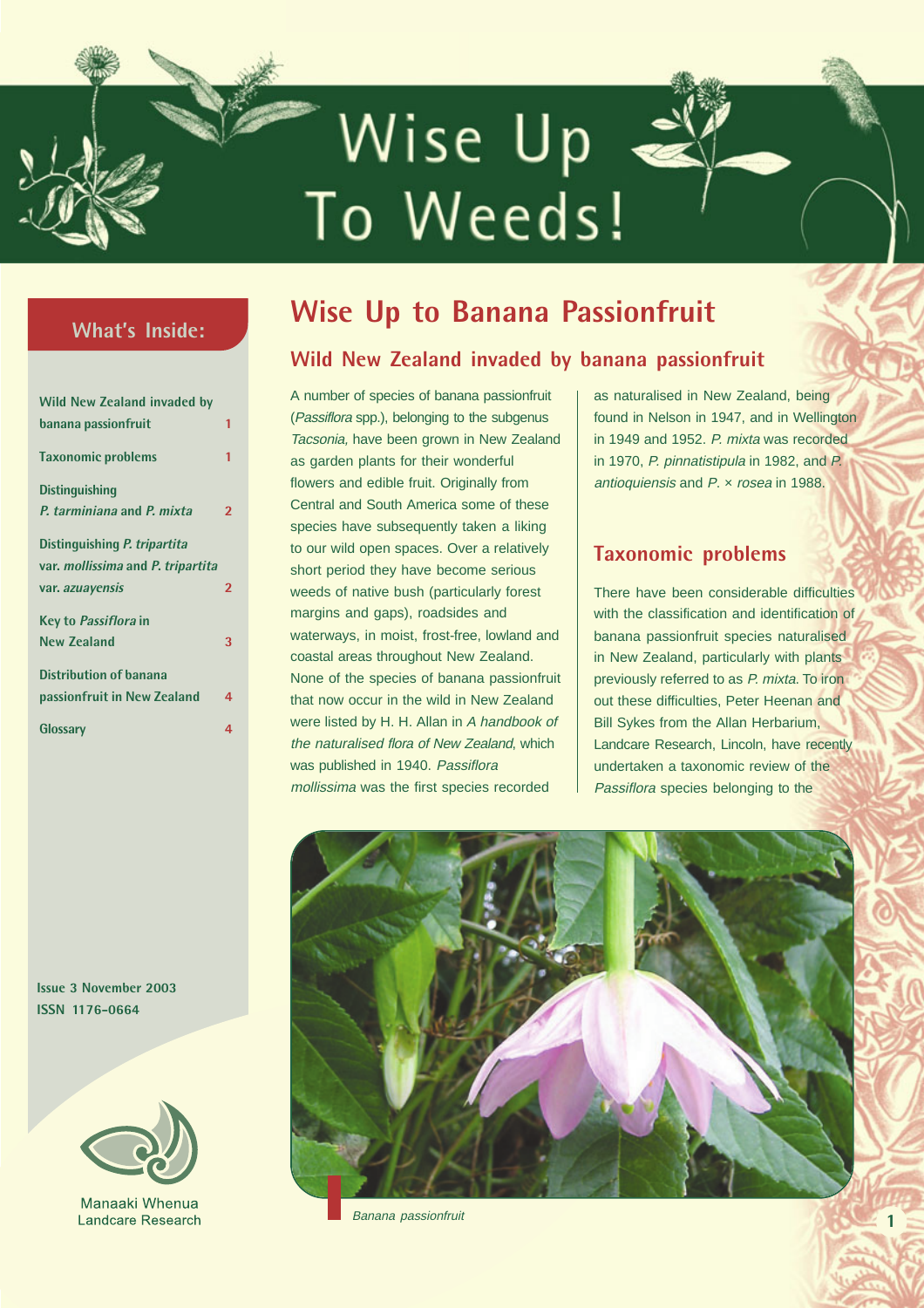subgenus Tacsonia present in New Zealand (see Heenan & Sykes 2003). Their work was based on a recent taxonomic study of banana passionfruit indigenous to South America (see Coppens d'Eeckenbrugge et al. 2001). This study resulted in the description of a new species, P. tarminiana, and also greatly improved the understanding of the relationships between species. Using this new information, Peter and Bill have been able to rename New Zealand species of banana passionfruit and resolve the past confusion surrounding plants formerly recorded as P. mixta. A thorough study of herbarium records from New Zealand, along with field-collected material, has allowed them to apply the names P. tarminiana, P. tripartita var. azuayensis, and P. tripartita var. mollissima to New Zealand banana passionfruit. The major differences between the species have been summarised below, but more information is available in Heenan and Sykes (2003). (Refer to the glossary text box for the meanings of the taxonomic terms.)

# **Distinguishing P. tarminiana and P. mixta**

Passiflora tarminiana is most readily distinguished from other New Zealand species of Passiflora by its small and deciduous stipules, shorter floral tube (hypanthium), prominent nectary chamber, and fusiform fruit (see Figures 1–4). True P. mixta differs from P. tarminiana in having densely hairy (pubescent) elongated bracts, a hairy floral tube, a narrow nectary chamber, and salmon-pink flowers.

**2**



**Fig. 1a** Passiflora tarminiana. Stipules have fallen off from the base of the leaf petiole.



**Fig. 1b** Passiflora tripartita var. mollissima. Large and persistent stipules at the base of the leaf petiole.

#### **Distinguishing P. tripartita var. mollissima and <sup>P</sup>. tripartita var. azuayensis**

Two varieties of P. tripartita occur in New Zealand: P. tripartita var. mollissima and P. tripartita var. azuayensis. These can be distinguished from other species by their large and persistent stipules, narrow nectary chamber, long floral tube, and obovoid to oblong fruit (see Figs 1–4). They can also be distinguished from each other by the upper leaf surface, which is more or less without hairs (glabrous to glabrate) in var. azuayensis and moderately to densely hairy (pubescent) in var. mollissima. Plants now referred to as P. tripartita var. azuayensis were previously confused with P. mixta, most probably because of their relatively hairless (glabrous or glabrate) leaves. Morphological and molecular data have shown plants previously known as

P. mollissima fit within the natural variation of P. tripartita and should now be known as P. tripartita var.



*Fig. 2a* Passiflora tarminiana. Short floral tube (hypanthuim). Sepals and petals are relatively long in comparison to the floral tube length.



**Fig. 2b** Passiflora tripartita var. azuayensis. Long floral tube. Sepals and petals are relatively short in comparison to the floral tube length.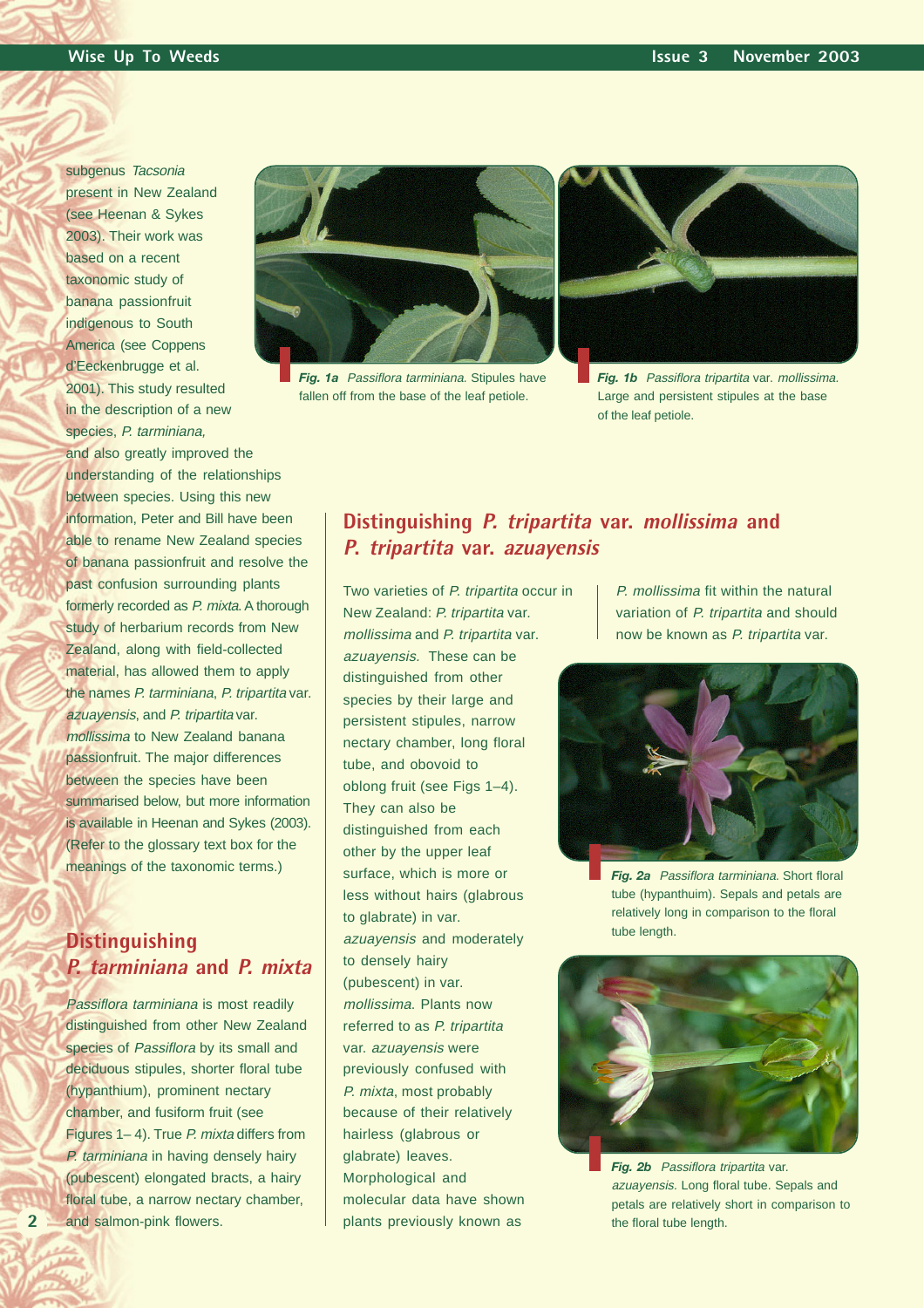mollissima. Generally, New Zealand plants of P. tripartita have at most a slightly toothed corona rim, but some plants of P. tripartita var. azuayensis have their corona with short (2–6 mm long) filaments. These specimens of P. tripartita var. azuayensis are easily distinguished from P. pinnatistipula and P. x rosea, which also have long corona filaments (> 7 mm long), by other morphological characters. (See Key.)



**Fig. 3** Passiflora tarminiana. Large and prominent nectary chamber.



*Fig. 4* Slender and fusiform fruit of Passiflora tarminiana (left) and the obovoid fruit of P. tripartita var. mollissima (right).

# **Key to Passiflora in New Zealand**

- 1 Hypanthium (floral tube) cylindric and strongly elongated 2 Hypanthium (floral tube) absent or saucer-shaped and inconspicuous <sup>7</sup>
- 2 Corolla bright crimson; hypanthium 2–3 cm long; peduncle 14–40 cm long, < 1.5 mm diam.; ovary glabrous *antioquiensis* Corolla pink or shades of pink, to salmon-pink; hypanthium > 4 cm long; peduncle 2–7 cm long, > 2 mm diam.; ovary white villous
- 3 Bracts free or occasionally connate < 1/4 of their length; stipules pinnate and with filiform segments; corona filamentous, filaments > 7 mm long; fruit length  $<$  1.7x fruit width

Bracts connate > 1/3 of their length; stipules simple, ovate and toothed, often deciduous; corona reduced to teeth, rarely filamentous and then filaments < 6 mm long; fruit length > (1.8–)2x fruit width 5  $5\%$ 

4 Stipules pinnatisect, pinnae filiform to narrow-linear, dark red; stamens normally developed; corona filaments 14–20 mm long; androgynophore extending to ovary base; bracts free, margins irregularly serrate and with prominent filamentous apices; fruit globose to depressed globose, abundantly produced *pinnatistipula*

Stipules lanceolate, pinnae of small marginal teeth, green; stamens usually abnormal and ± petaloid; corona filaments 5–12 mm long; androgynophore terminating > 4 mm below ovary base; bracts free or occasionally connate < 1/4 of their length, margins uniformly serrulate and with subacute apices; fruit broad ellipsoid, rarely produced *x rosea*

- 5 Leaves glabrous to glabrate on upper surface; stipules 4–7 x 2–3 mm, early deciduous; nectary chamber 1.4–2.0 cm wide; hypanthium/ sepal length ratio 1.3–1.6; fruit fusiform *tarminiana* Leaves glabrous to densely pubescent on upper surface; stipules  $6-20 \times 12-30$  mm, persistent; nectary chamber  $< 1.4$  cm wide; hypanthium/sepal length ratio > 1.6; fruit obovoid to oblong 6 and 6 and 6 and 6 and 6 and 6 and 6 and 6 and 6 and 6 and 6 and 6 and 6 and 6 and 6 and 6 and 6 and 6 and 6 and 6 and 6 and 6 and 6 and 6 and 6 and 6 and 6 and
- 6 Leaves glabrous to glabrate or moderately to densely pubescent on upper surface; petiole with 6–14 glands; bracts connate for 1/3–2/3 length, sparsely to moderately pubescent, with the hairs inconspicuous; flowers pink; hypanthium glabrous, hypanthium/sepal length ratio (c. 2.0–)2.4–3.2 *tripartita*

Leaves glabrous to glabrate on upper surface var. *azuayensis*

Leaves moderately to densely pubescent on upper surface var. **moderately** var. *mollissima* Leaves glabrous to glabrate on upper surface; petiole with 4–10 glands; bracts usually connate for > 3/4 length, densely pubescent with the hairs conspicuous; flowers salmon-pink; hypanthium moderately to densely pubescent, hypanthium/sepal length ratio 1.6–2.6 *mixta*

- 7 Plants dioecious; leaves entire, coriaceous; perianth, 4-merous, < 2 cm diam. when fresh; fruit < 3 cm diam., orange *tetrandra* Plants with hermaphroditic flowers; leaves 3- or 5-lobed on adult shoots, membranous or submembranous; perianth 5-merous, > 4 cm diam. when fresh; fruit > 3 cm diam., yellow or purple 8 and 3 cm set of the state 8 and 3 cm set of the state 8 and 3 cm set of the state 8 and 3 cm set of the state 8 and 3 cm set of the state 8 and 3 cm set of the state
- 8 Leaves dull above, 5-lobed on adult shoots; stipules broad and subreniform; bracts entire; fruit yellow when ripe, 3.0–4.5 cm diam. *caerulea* Leaves shining above, 3-lobed on adult shoots; stipules linear-subulate; bracts serrate; fruit dull or dark purple when ripe, > 4.5 cm diam.

*edulis* **f.** *edulis*

**3**